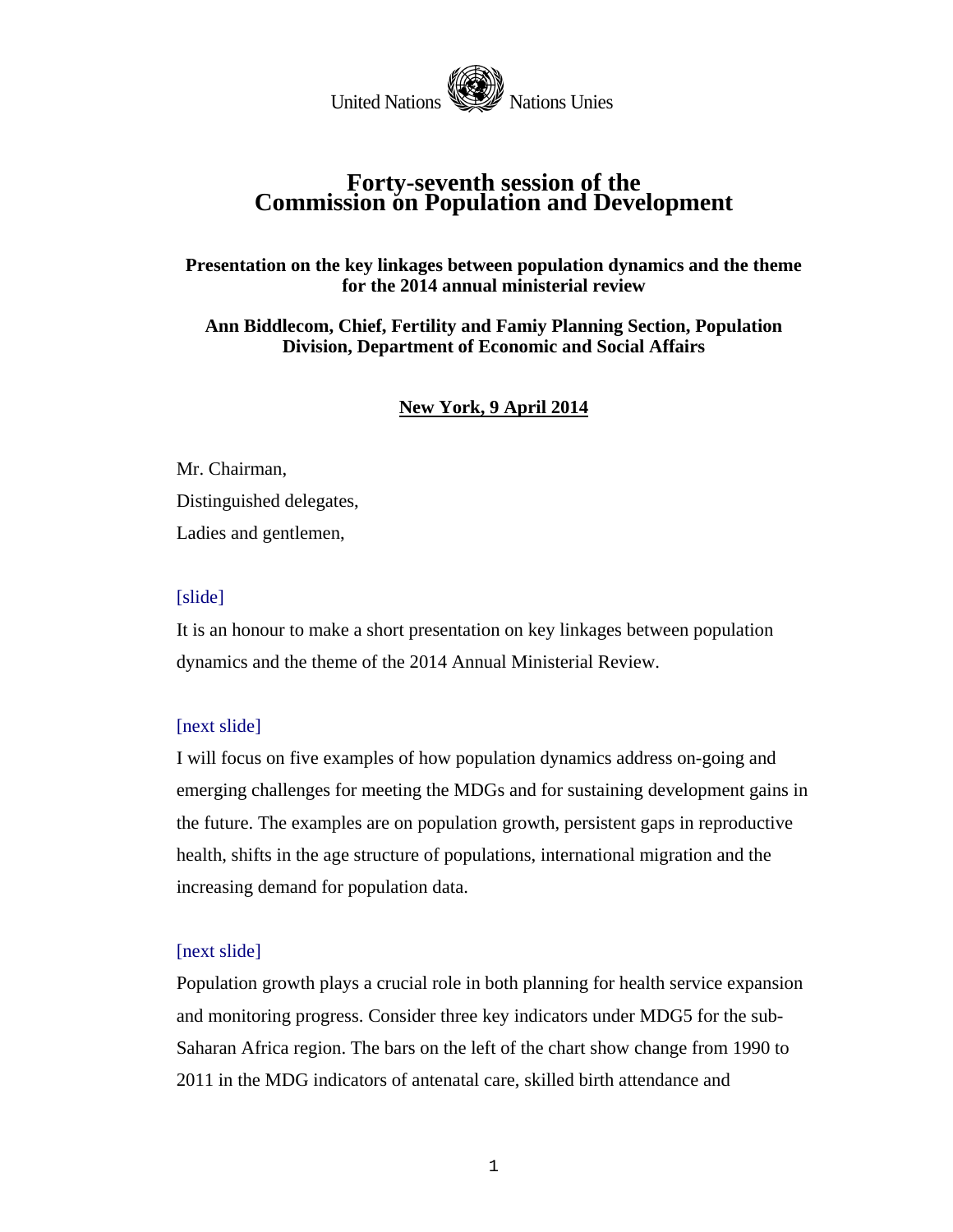contraceptive prevalence. The bars on the right tell a different story in terms of the increase in the absolute numbers of the relevant population receiving the health service.

Progress in the region either stagnated in terms of expanding coverage of antenatal care (reaching about half of all pregnant women in 2011) or had minimal progress over the same period in coverage of skilled birth attendance (from 42 per cent in 1990 to 48 per cent in 2011). However, the absolute number of births for which mothers received care substantially increased (for example, rising from 9 million to 16 million births receiving skilled care during delivery).

Contraceptive prevalence was low in 1990, but more than doubled from 12 per cent of married or in-union women using any method of contraception to 27 per cent in 2011. Yet the absolute number of married or in-union women estimated to be using contraceptives in the region nearly quadrupled over the same period, from 10 million in 1990 to 37 million in 2011.

These examples are a clear indication of the considerable challenges posed by population growth on efforts to deliver basic health services to scale as well as a marker of real progress in the region to meet ever increasing numbers in need of those services.

### [next slide]

The gaps in achieving universal access to reproductive health cut across almost all countries, regardless of population growth.

The relevance of the ICPD Programme of Action and its key actions for further implementation are helpful in this regard. Among the key actions adopted by the General Assembly in 1999 was to reduce the gap between contraceptive use and the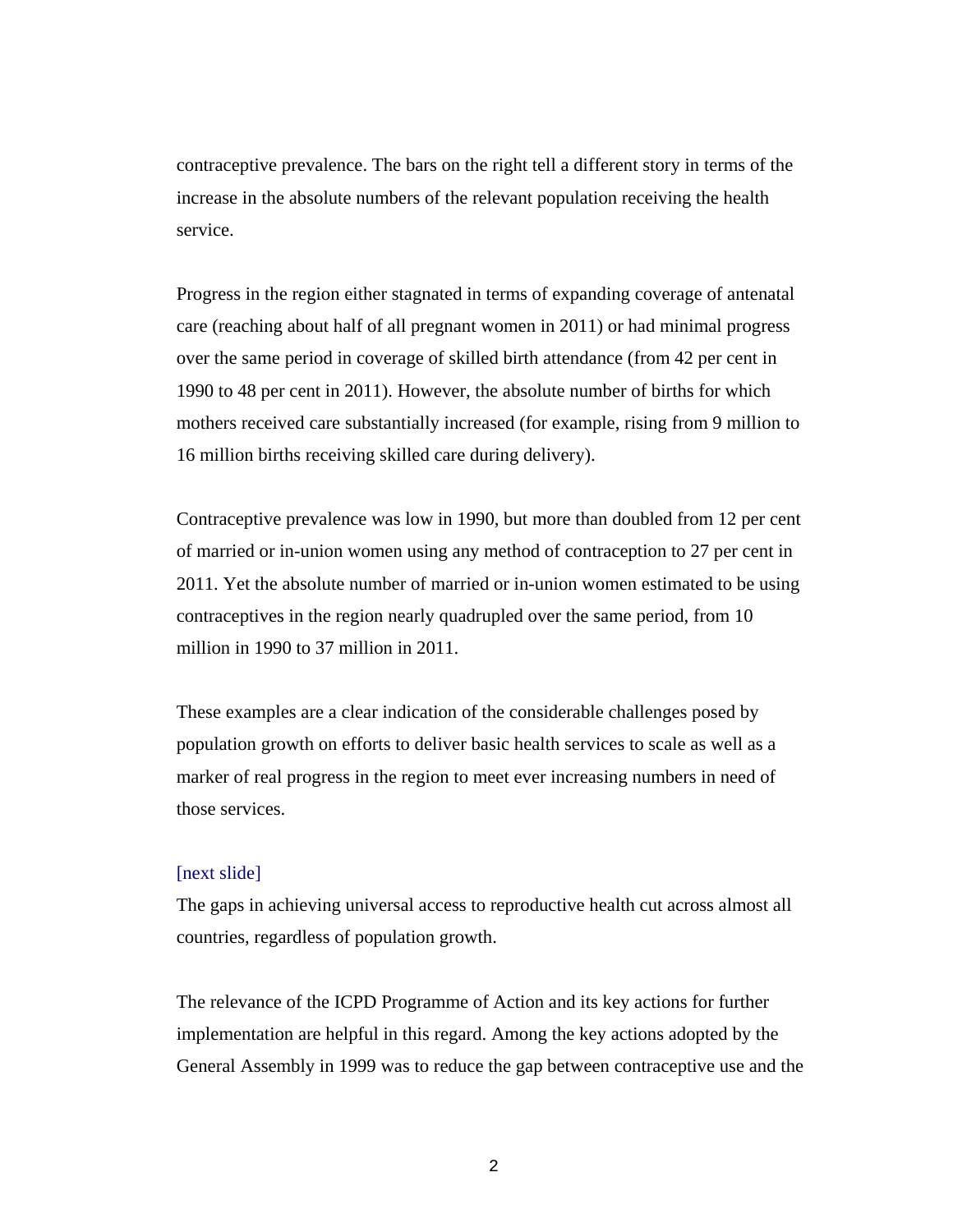proportion of individuals expressing a desire to delay or limit childbearing (often measured as the unmet need for family planning).

The minimal benchmark was a 50 per reduction by 2005. Among the 194 countries shown here, just 13 countries worldwide (the points below the dashed line in the figure) are expected to meet this minimal benchmark even by 2015; that is, to reduce the level of unmet need for family planning by half from levels in 1990. For many countries, contraceptive use is not keeping pace with the growth in demand.

## [next slide]

Another example of the link between population dynamics and sustaining development gains in the future is the shift in the age structure from young to old, driven mainly through fertility decline.

The population aged 60 years or over has shown a consistent increase in both number and proportion of the world's population. Their number is expected to more than double by 2050, to more than 2 billion and, by 2047, older persons aged 60 years or over are projected to outnumber children. Most of the growth will take place in less developed regions, where the coverage of formal social protection systems for older people is generally limited.

#### [next slide]

This shift in the age structure will also produce a "window of opportunity" for potential economic growth that depends, in part, on the kinds of investments in young people's education, training and job opportunities that are aligned with the MDG targets on productive employment, education and eliminating gender disparities in all levels of education.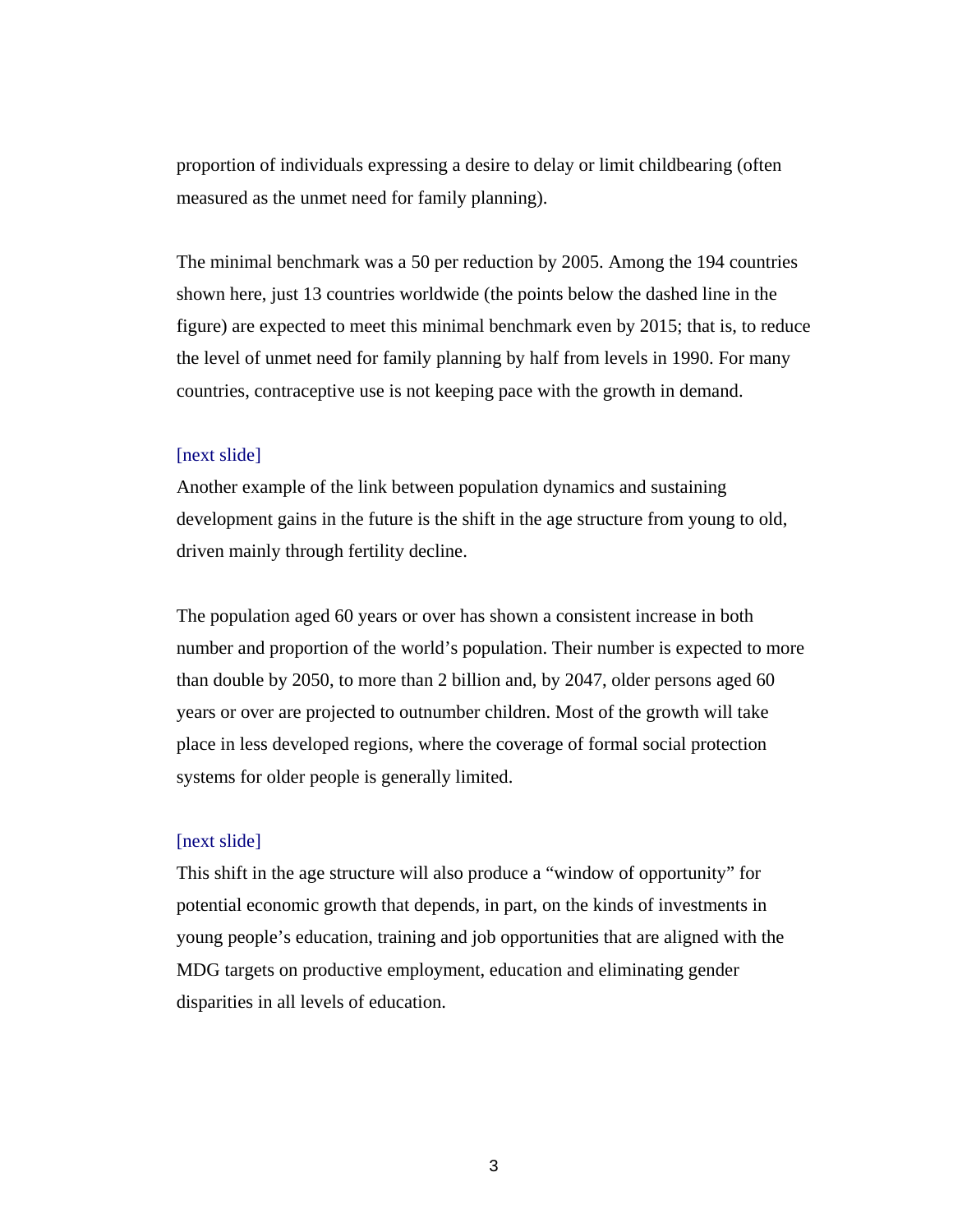This figure shows economic support ratios over time for more developed and less developed regions. Economic support ratios account for productivity at the different ages. A higher ratio indicates more equivalent workers per consumer and a lighter burden of dependency than a lower support ratio. The support ratio in the less developed regions has been rising so far, and is projected to reach a high level by 2050, where each worker is supporting him or herself and one other person's consumption in that population.

#### [next slide]

While not part of the MDGs, international migration is expected to shape future population change and sustain development gains in a growing number of countries.

Globally, 7 out of every 10 international migrants originate in developing countries (the orange and red portions of the chart). Of these, half moved between countries in the South (that is, the red portion of the chart). Remittances by migrants are often invested in human capital, health and education in particular. Migrants also fill gaps in the labour market, create jobs and can help offset some of the effects of population ageing.

The costs of migration must be mentioned as well, including high recruitment fees; non-transferable diplomas, skills and social security entitlements; the emigration of skilled workers; and cases of abuse and exploitation.

#### [next slide]

Underlying each of the preceding examples are population data. There is an oftquoted line that "If you don't know where you're going, any road will take you there." Population data help us understand where we are headed, and the MDGs have brought more attention to the importance of data for monitoring progress.